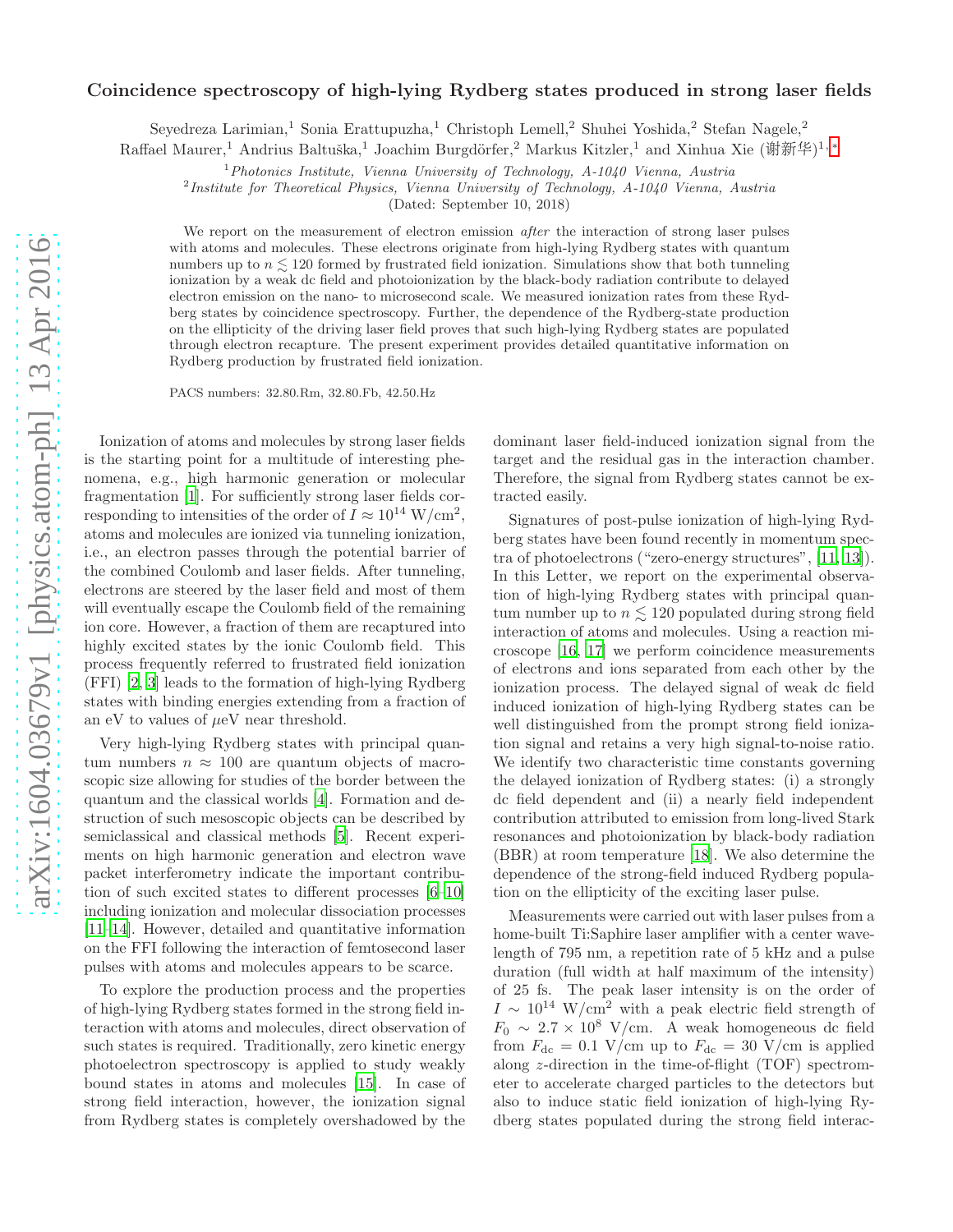tion of atoms and molecules. Additionally, a homogeneous magnetic field of 12.3 gauss ensures  $4\pi$  detection of electrons. More details on the experimental setup can be found in, e.g., [\[7,](#page-4-15) [19](#page-4-16)]. We performed the measurements with three atomic gases (argon, helium, and neon) and six molecular targets (hydrogen, methane, ethylene, acetylene, 1,3-butadiene, and hexane). We observe field induced ionization of high-lying Rydberg states for all three atomic gases and for hydrogen, methane, ethylene, and acetylene molecular targets but not for 1,3-butadiene and hexane. This may be related to the instability of high-lying Rydberg states of such large molecules leading to molecular dissociation on time scales shorter than the delayed detection of Rydberg states starting at a few hundred nanoseconds [\[20,](#page-4-17) [21\]](#page-4-18). In the following we quantitatively analyze coincidence spectra of post-pulse ionized Rydberg states of argon. We find for these Rydberg states delayed emission times extending to microseconds. Similar results were found for all other target species for which this process was observed.



<span id="page-1-0"></span>FIG. 1. (Color online) PEPICO spectrum for argon atoms interacting with 25 fs laser pulses with peak electric field strength of  $F_0 = 3.4 \times 10^8$  V/cm (intensity  $I = 1.5 \times 10^{14}$  $W/cm<sup>2</sup>$  and a dc field strength of  $F_{dc} = 3$  V/cm. Signals of correlated electrons and ions are found along the diagonal. Electron emission during and after the laser pulse can be distinguished in this spectrum.

A typical photoelectron-photoion-coincidence (PEPICO) spectrum for argon atoms interacting with a 25 fs laser pulse  $(I = 1.5 \times 10^{14} \text{ W/cm}^2$ ,  $F_{\text{dc}} = 3$ V/cm) features a main peak at electron TOF of 85 ns and ion TOF of 49205 ns (Fig. [1\)](#page-1-0) representing photoemission in the strong field of the laser pulse and setting the reference for the delayed emission. Post-pulse ionization events, i.e., an electron and its parent ion being separated after the conclusion of the exciting laser pulse with initial momentum  $p_{e,i} \approx 0$  a.u. are registered along the diagonal with unit slope from which the ionization times of the excited argon atoms can be read out directly. Clear signals for post-pulse ionization were found for emission times extending up to 80 microseconds after conclusion of the laser pulse. Our interpretation of the PEPICO spectrum is confirmed by trajectory simulations to determine the times of flight of atoms photoionized by strong field interaction and from post-pulse ionization by the dc field reproducing the parabolic main feature and the diagonal line, respectively.

When ions recapture electrons released during the laser pulse, high-n states of the atom with  $n \geq n_{\alpha} = \sqrt{\alpha}$ are populated [\[11,](#page-4-8) [22\]](#page-4-19) with  $\alpha = F_0/\omega_{ir}^2$  the quiver amplitude (atomic units are used throughout unless other-wise noted). For the laser parameters of Fig. [1](#page-1-0)  $n_{\alpha} \approx 12$ and the dominant angular momenta of these states have been found to be close to  $L \approx \sqrt{2F_0}/\omega = 6$  [\[22\]](#page-4-19). In the presence of the weak dc field  $F_{dc}$ , Rydberg states very close to the continuum threshold and well above the potential barrier can be ionized. Due to "fast" laser excitation compared to "slow" dynamics of Rydberg electrons the lowest  $n_F$  Rydberg state being ionized can be estimated using the diabatic field ionization threshold  $F_{\text{dc}} = 1/(9n_F^4)$ . For  $F_{\text{dc}} = 3 \text{ V/cm}$  Rydberg Stark states with  $n > n_F \simeq 120$  are accessible to post-pulse overthe-barrier ionization. Such states have a diameter of more than 0.5  $\mu$ m ( $\langle r \rangle_n \propto n^2$ ) and typical orbital periods  $\tau_{\rm orb} = 2\pi n^3$  of a hundred picoseconds. The emission time from strong-field induced Rydberg population can be derived from the intensity distribution along the diagonal in Fig. [1](#page-1-0) [plotted in Fig.  $2(a)$ ]. For emission times smaller than  $\tau$  < 100 ns a clear distinction between strong-field and post-pulse ionization was not possible within the resolution of our experiment.

The post-pulse ionized yield  $I(\tau)$  strongly depends on the field strength  $F_{dc}$  of the external dc field [Fig. [2\(](#page-2-0)a)]. As expected, stronger dc fields initially lead to faster field ionization of the excited Ar<sup>∗</sup> atoms. By contrast, the corresponding ionization rates  $\Gamma = -d \ln[I(\tau)]/d\tau$ [Fig. [2\(](#page-2-0)b)] derived from the data in Fig. [2\(](#page-2-0)a) appear to be rather insensitive to the value of  $F_{dc}$ . The rate decreases from about  $\Gamma \approx 0.01 \text{ ns}^{-1}$  at  $\tau = 100 \text{ ns}$  to about  $\Gamma \approx 0.001 \text{ ns}^{-1}$  at  $\tau = 500 \text{ ns}$ . For emission times longer than 650 ns the ionization rate becomes nearly constant at  $\Gamma \approx 2 \times 10^{-4} \text{ ns}^{-1}$ . The constant ionization rates for the two field strengths, indicated by blue dotted (at  $2.08 \times 10^{-4}$  ns<sup>-1</sup>) and red dashed (at  $1.91 \times 10^{-4}$  ns<sup>-1</sup>) horizontal lines in Fig. [2\(](#page-2-0)b), are derived from the measured signals in Fig.  $2(a)$  for emission times larger than 650 ns by fitting with exponential functions. For comparison, the strong field tunneling ionization rate for the argon ground state ( $E_{bind} = -15.76 \text{ eV}$ ) for a field strength of  $F_0 = 3.4 \times 10^8$  V/cm (intensity  $I = 1.5 \times 10^{14}$  W/cm<sup>2</sup>) is, according to the ADK formula [\[23\]](#page-4-20), about  $2 \times 10^{5}$  ns<sup>-1</sup>, i.e., many orders of magnitude larger.

In order to identify processes underlying the delayed emission on the nano- to microsecond scale, different ionization channels must be considered: over-the-barrier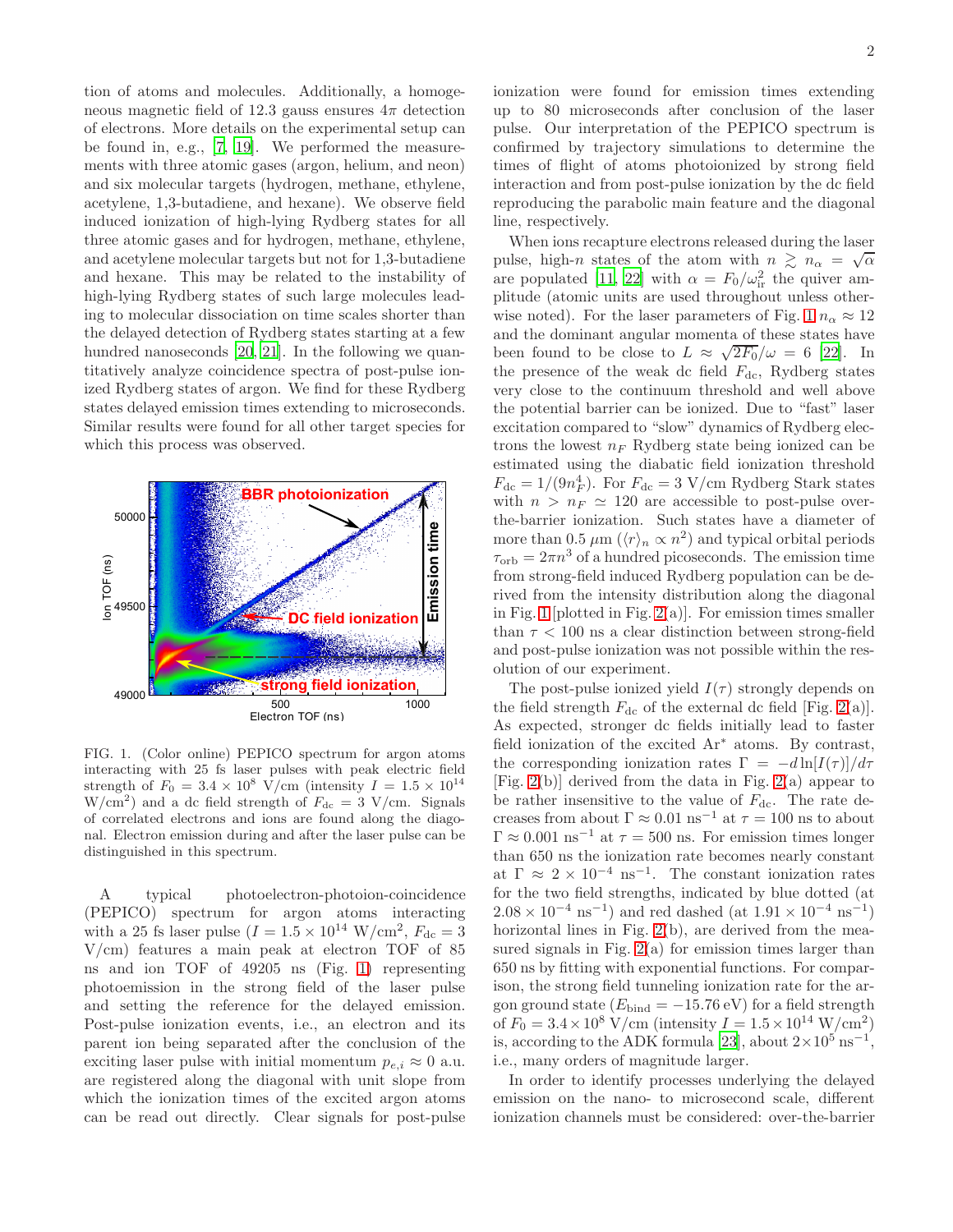

<span id="page-2-0"></span>FIG. 2. (Color online) (a) Intensity  $I(\tau)$  of the signal of postpulse ionized Rydberg states of argon (diagonal in Fig. [1\)](#page-1-0) as a function of the emission time  $\tau$  for two field strengths  $F_{\text{dc}}$  with the same laser interaction condition (peak intensity of  $1.5 \times 10^{14}$ W/cm<sup>2</sup>). (b) Ionization rate of Rydberg states derived from the dada in (a) in comparison with simulated tunneling ionization rates for  $F_{\text{dc}} = 3 \text{ V/cm}$  and black-body radiation (BBR) rates.

and tunneling ionization, and black-body radiation induced photoionization and photoexcitation to abovebarrier states. For a field strength  $F_{\text{dc}} = 3 \text{ V/cm}$  which we focus on in the following the saddle of the potential landscape lies energetically at  $n = 102$  of the unperturbed hydrogenic spectrum. In the dc field the critical primary quantum number is shifted to  $n_F = 121$  (Fig. [3\)](#page-2-1). For states lying well below the Stark barrier, tunneling rates are negligibly small on the nano- to microsecond timescale the experiment is sensitive to. Stark states above the saddle form long-lived shape resonances. The corresponding classical trajectories are bound [Fig. [3\(](#page-2-1)b)]. The blue-shifted state of the  $n = 121$  manifold points in the direction opposite to the saddle and features lifetimes long compared to the ionization accessible in the experiment. Even most of the red-shifted states localized on the downhill side miss the saddle because of the relatively large transverse energy  $p_{\perp}^2/2$ . Quantum mechanically, the latter have tunneling rates >  $10^{-7}$  ns<sup>-1</sup>

(corresponding to quantum numbers  $n = 121$ ,  $n_1 < 10$ , and  $m = 0$ ) indicated with a solid line in the energy diagram in Fig. [3\(](#page-2-1)a) while states with larger  $n_1$  have ionization rates  $\lt 10^{-7}$  ns<sup>-1</sup> [dashed part of the line in Fig. [3\(](#page-2-1)a)]. The applicability of hydrogenic Stark ionization rates to the present data for strong-field ionization of argon follows from the fact that frustrated field ionization forms predominantly non-core penetrating high-ℓ states which are well approximated by hydrogenic states. Scattering at the non-hydrogenic core of argon could transfer initially blue-shifted Stark states to states oriented towards the saddle leading to non-negligible contributions of tunneling ionization [\[24,](#page-4-21) [25](#page-4-22)]. However, in the presence of the dc field the core scattering rate is strongly suppressed and too small to efficiently depopulate the long-lived Stark resonances during the accessible time interval. On the (sub-)microsecond time scale ionization



<span id="page-2-1"></span>FIG. 3. (Color online) (a) Potential energy along z axis and eigenenergies of hydrogenic Stark states with  $n = 121, m = 0$ in a weak dc field of  $F_{\text{dc}} = 3 \text{ V/cm}$ . The energy is plotted as a function of the expectation value  $\langle z \rangle$  of the associated Stark state. The solid part of the line indicates states with tunneling rate >  $10^{-7}$  ns<sup>-1</sup>, the dashed part states with smaller rate. (b) Typical classical trajectories of red- and blue-shifted Stark states with corresponding energies indicated by arrows. Contour lines of the potential landscape are shown as thin black lines.

by BBR present in the experiment performed at room temperature,  $\langle \omega_{\text{BBR}} \rangle \approx 0.025 \text{ eV}$ , become non-negligible. BBR may either directly ionize the atom or excite it to even higher Rydberg states eventually leading to overthe-barrier or tunneling ionization [\[24](#page-4-21), [25](#page-4-22)].

The time-dependent Rydberg population of  $m = 0$ states with parabolic quantum number  $n_1, \rho(n, n_1, t)$ , is governed by the rate equation

$$
\dot{\rho}(n, n_1, t) = -\left[T(n, n_1) + R_{\text{BBR}}(n)\right]\rho(n, n_1, t), \quad (1)
$$

with  $T(n, n_1)$  the tunneling ionization rate and  $R_{\text{BBR}}(n)$ the black-body radiation photoionization rate. We determine the effective time-dependent ionization rate

$$
\Gamma_{\text{eff}}(t) = -\frac{d \ln \left( \sum_{n,n_1} \rho(n, n_1, t) \right)}{dt} \tag{2}
$$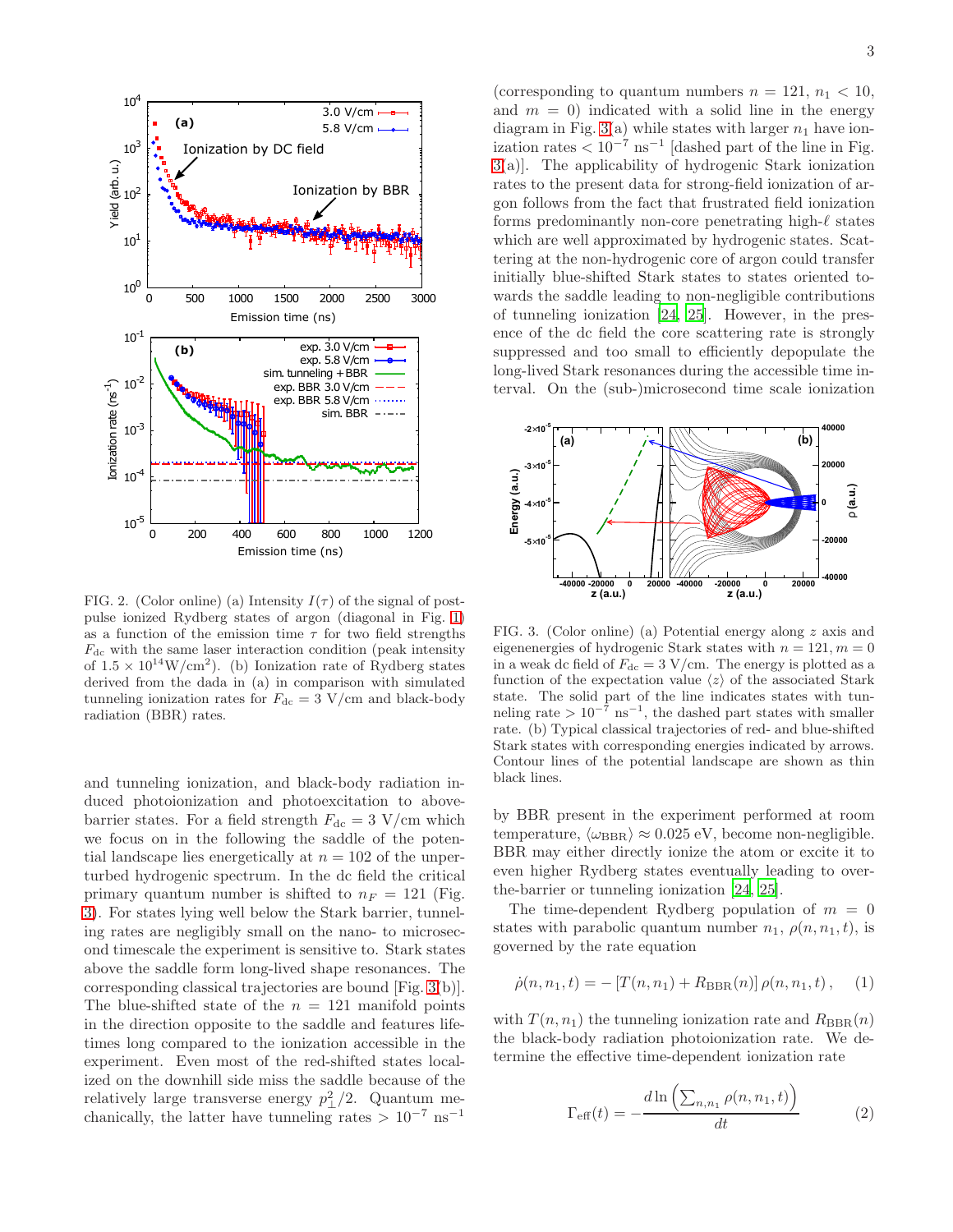by Monte-carlo sampling of decay channels starting with an energy-dependent spectral excitation density  $\rho(n,0)dn/dE \approx c_0$  formed by frustrated field ionization [\[11](#page-4-8)]. The such obtained ionization rate for Rydberg states with  $n = 121$  to  $n = 136$  are independent of n (within statistical error). Therefore, the calculated rates are rather insensitive to the *n*-distribution of Rydberg states after laser excitation. Results for  $n = 121$  are shown in Fig.  $2(c)$ . The initial rapid decay of the ionization rate within 500 ns can be attributed to tunneling of red-shifted Stark states.

The black-body radiative ionization rate  $R_{\text{BBR}}(n)$ , while overall very small, increases with decreasing  $n$  down to quantum numbers  $n<sub>BBR</sub>$  where the binding energy matches  $\langle \omega_{\rm BBR} \rangle$  [\[24,](#page-4-21) [25](#page-4-22)]. In the present case  $n_{\rm BBR} \approx 20$ . Summing over the range  $n < n_F$  the BBR ionization rate is estimated as  $R_{\text{BBR}}(n) = 8.4 \times 10^{-5} \text{ ns}^{-1}$ . Additionally the BBR-induced excitation rate is about  $1 \times 10^{-5}$  ns<sup>-1</sup>. These contributions are comparable to the ionization rate from tunneling. Total ionization rates  $\sim 2 \times 10^{-4}$  ns<sup>-1</sup> including tunneling and BBR-induced ionization yield good agreement with the observed time dependence of the delayed emission for times approaching one microsecond. Small differences can be attributed to the effect of stray fields and inhomogeneities of the field.

The simulation suggests that the presented timedelayed PEPICO spectra provide for the first time direct access to long-lived Stark resonances in very high Rydberg states and to the population of the Rydberg manifolds extending from  $n_{\text{BBR}} \approx 20$  to  $n_F \approx 120$  formed by frustrated field ionization.

With our reaction microscope we also measure the initial momenta of the released Rydberg electrons. As expected for a "zero energy structure", the average momentum of the post-pulse ionized electrons is very small. Moreover, we find the momentum distribution perpendicular to the direction of the dc field  $(\Delta p_{\perp}^{\text{dc}} = 0.04 \text{ a.u.})$ to be much narrower than the transverse distribution of the prompt electron emission by strong-field ionization  $\Delta p_{\perp} = 0.4$  a.u. (Fig. [4\)](#page-3-0). For strong field emission the width of the momentum distribution is given by

$$
T(n, p_{\perp}) = C \exp\left(-\frac{2}{3n^3F}\right) \exp\left(-\frac{p_{\perp}^2}{nF}\right) \tag{3}
$$

and has been previously derived [\[26](#page-4-23)] to give  $\Delta p_{\perp}$  =  $\sqrt{2 \log 2 \cdot F / |E_{\text{bind}}|} = 0.41$  a.u. in close agreement with our data (Fig. [4\)](#page-3-0). Applying the same expression to high Rydberg states  $n \approx 100$  yields  $\Delta p_{\perp}^{\rm dc} \approx 0.004$  a.u., much narrower than the experimental momentum resolution which is about 0.04 a.u. Likewise, BBR ionized electrons are expected to have a momentum distribution peaked near zero momentum,  $|p| \ll \sqrt{2 \langle \omega_{\rm BBR} \rangle} \approx 0.04$ . Therefore, the width of the delayed peak in Fig. [4](#page-3-0) is primarily given by our experimental resolution.

The ellipticity of the laser pulse is expected to have a strong influence on the probability for recapturing elec-



<span id="page-3-0"></span>FIG. 4. (Color online) (a) Projected momentum distribution of delayed electron emission perpendicular to the direction of  $F_{\text{dc}}$  (the red solid line) and of prompt electrons perpendicular to the laser polarization direction (the blue dashed lines). (b) Measured time-integrated signal of delayed ionization of highlying Rydberg states of Ar normalized to the strong laser field ionized Ar as a function of laser ellipticity (red points). The blue solid line is to guide the eye.

trons after tunneling and, hence, on  $\rho(n, 0)$ . In our experiment, we have tested the dependence of the Rydberg signal on the laser ellipticity with a laser intensity of  $I = 2.5 \times 10^{14}$  W/cm<sup>2</sup> and a dc field strength of  $F_{dc} = 3$  $V/cm$  [Fig. [4\(](#page-3-0)b)]. The Rydberg signal has a maximum for linearly polarized laser fields and drops to 0 when increasing the ellipticity up to 1 (circular polarization). This ellipticity dependence is similar to that of high harmonic generation from strong laser interaction [\[27](#page-4-24)[–29\]](#page-4-25) and to the ellipticity dependence of the occupation of Rydberg states with  $n < 30$  in helium [\[2,](#page-4-2) [30\]](#page-4-26). The observed ellipticity dependence confirms that the formation of the high-lying Rydberg states is a rescattering process with the released electron ending up close to the ionic core with small momentum at the conclusion of the pulse. In laser pulses with ellipticity  $\varepsilon \neq 0$  the electron is driven away from the core effectively suppressing the recapture process.

In conclusion, we have measured the post-pulse delayed ionization of high-lying Rydberg states populated during